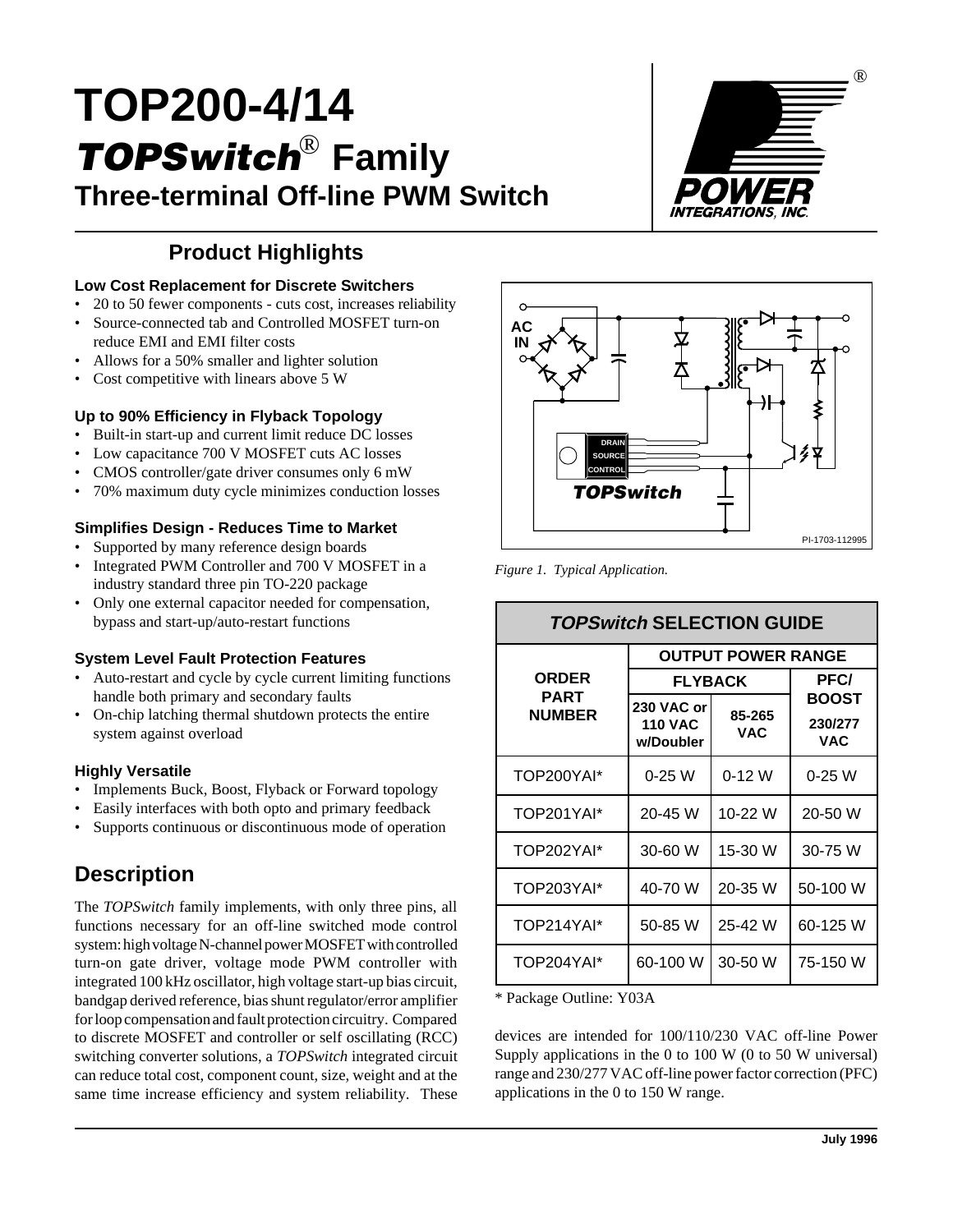

*Figure 2. Functional Block Diagram.*

### **Pin Functional Description**

#### **DRAIN Pin:**

Output MOSFET drain connection. Provides internal bias current during start-up operation via an internal switched highvoltage current source. Internal current sense point.

#### **CONTROL Pin:**

Error amplifier and feedback current input pin for duty cycle control. Internal shunt regulator connection to provide internal bias current during normal operation. Trigger input for latching shutdown. It is also used as the supply bypass and auto-restart/ compensation capacitor connection point.

#### **SOURCE Pin:**

Output MOSFET source connection. Primary-side circuit common, power return, and reference point.



*Figure 3. Pin Configuration.*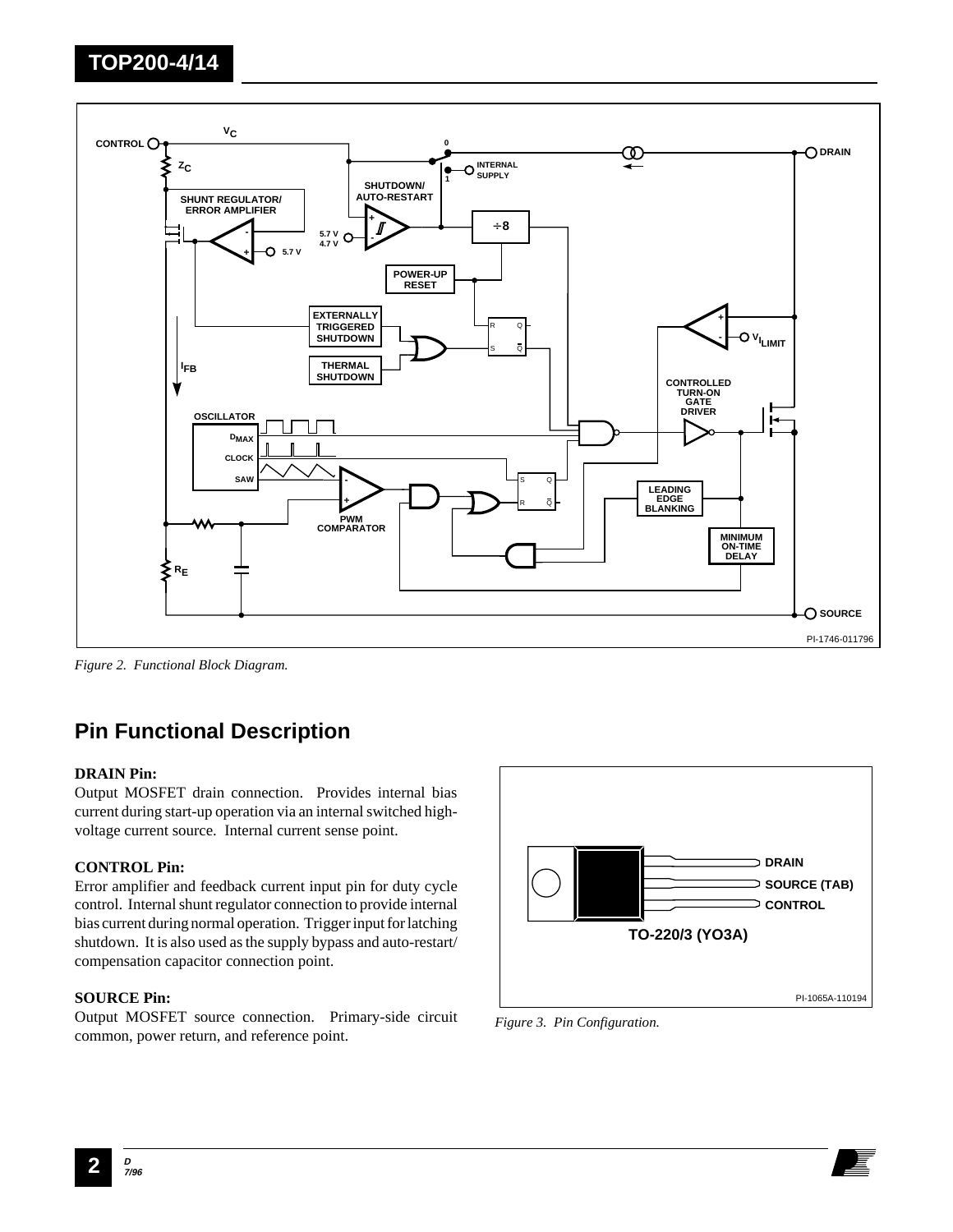### **TOPSwitch Family Functional Description**

*TOPSwitch* is a self biased and protected linear control current-to-duty cycle converter with an open drain output. High efficiency is achieved through the use of CMOS and integration of the maximum number of functions possible. CMOS significantly reduces bias currents as compared to bipolar or discrete solutions. Integration eliminates external power resistors used for current sensing and/or supplying initial start-up bias current.

During normal operation, the internal output MOSFET duty cycle linearly decreases with increasing CONTROL pin current as shown in Figure 4. To implement all the required control, bias, and protection functions, the DRAIN and CONTROL pins each perform several functions as described below. Refer to Figure 2 for a block diagram and Figure 6 for timing and voltage waveforms of the *TOPSwitch* integrated circuit.

#### **Control Voltage Supply**

CONTROL pin voltage  $V_c$  is the supply or bias voltage for the controller and driver circuitry. An external bypass capacitor closely connected between the CONTROL and SOURCE pins is required to supply the gate drive current. The total amount of capacitance connected to this pin  $(C_T)$  also sets the auto-restart timing as well as control loop compensation.  $V_c$  is regulated in either of two modes of operation. Hysteretic regulation is used for initial start-up and overload operation. Shunt regulation is used to separate the duty cycle error signal from the control circuit supply current. During start-up,  $V_c$ current is supplied from a high-voltage switched current source connected internally between the DRAIN and CONTROL pins. The current source provides sufficient current to supply the control circuitry as well as charge the total external capacitance  $(C<sub>r</sub>)$ .



*Figure 4. Relationship of Duty Cycle to CONTROL Pin Current.*



*Figure 5. Start-up Waveforms for (a) Normal Operation and (b) Auto-restart.*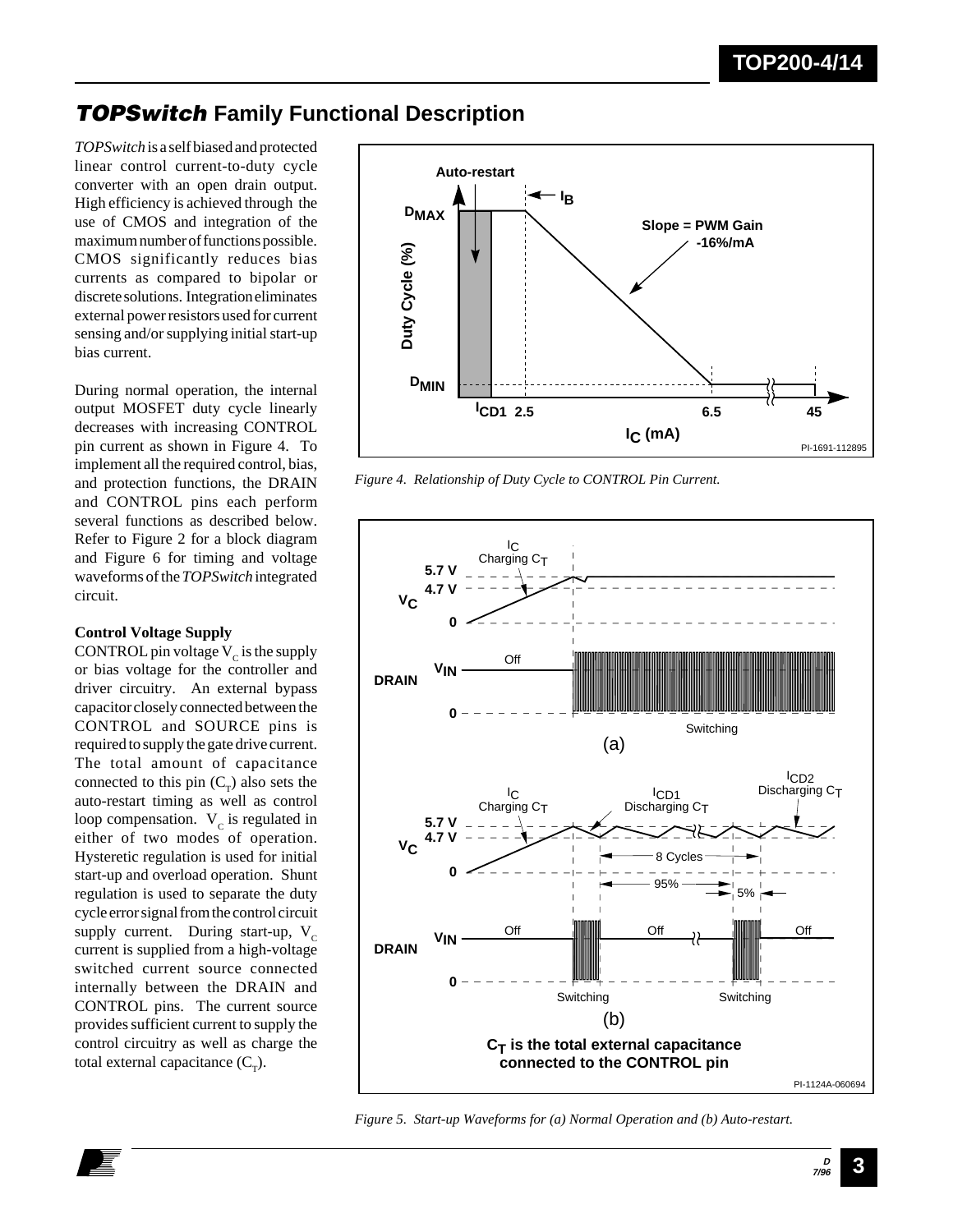### **TOPSwitch Family Functional Description (cont.)**

The first time  $V_c$  reaches the upper threshold, the high-voltage current source is turned off and the PWM modulator and output transistor are activated, as shown in Figure 5(a). During normal operation (when the output voltage is regulated) feedback control current supplies the  $V_c$  supply current. The shunt regulator keeps  $V<sub>c</sub>$  at typically 5.7 V by shunting CONTROL pin feedback current exceeding the required DC supply current through the PWM error signal sense resistor  $R<sub>r</sub>$ . The low dynamic impedance of this pin  $(Z_c)$ sets the gain of the error amplifier when used in a primary feedback configuration. The dynamic impedance of the CONTROL pin together with the external resistance and capacitance determines the control loop compensation of the power system.

If the CONTROL pin external capacitance  $(C_\tau)$  should discharge to the lower threshold, then the output MOSFET is turned off and the control circuit is placed in a low-current standby mode. The high-voltage current source is turned on and charges the external capacitance again. Charging current is shown with a negative polarity and discharging current is shown with a positive polarity in Figure 6. The hysteretic auto-restart comparator keeps  $V_c$  within a window of typically 4.7 to 5.7 V by turning the high-voltage current source on and off as shown in Figure 5(b). The auto-restart circuit has a divideby-8 counter which prevents the output MOSFET from turning on again until eight discharge-charge cycles have elapsed. The counter effectively limits *TOPSwitch* power dissipation by reducing the auto-restart duty cycle to typically 5%. Auto-restart continues to cycle until output voltage regulation is again achieved.

#### **Bandgap Reference**

All critical *TOPSwitch* internal voltages are derived from a temperaturecompensated bandgap reference. This reference is also used to generate a temperature-compensated current source which is trimmed to accurately set the oscillator frequency and MOSFET gate drive current.

#### **Oscillator**

The internal oscillator linearly charges and discharges the internal capacitance between two voltage levels to create a sawtooth waveform for the pulse width modulator. The oscillator sets the pulse width modulator/current limit latch at the beginning of each cycle. The nominal frequency of 100 kHz was chosen to minimize EMI and maximize efficiency in power supply applications. Trimming of the current reference improves oscillator frequency accuracy.

#### **Pulse Width Modulator**

The pulse width modulator implements a voltage-mode control loop by driving the output MOSFET with a duty cycle inversely proportional to the current flowing into the CONTROL pin. The error signal across  $R$ <sub>E</sub> is filtered by an RC network with a typical corner frequency of 7 kHz to reduce the effect of switching noise. The filtered error signal is compared with the internal oscillator sawtooth waveform to generate the duty cycle waveform. As the control current increases, the duty cycle decreases. A clock signal from the oscillator sets a latch which turns on the output MOSFET. The pulse width modulator resets the latch, turning off the output MOSFET. The maximum duty cycle is set by the symmetry of the internal oscillator. The modulator has a minimum ON-time to keep the current consumption of the *TOPSwitch* independent of the error signal. Note that a minimum current must be driven into the CONTROL pin before the duty cycle begins to change.

#### **Gate Driver**

The gate driver is designed to turn the output MOSFET on at a controlled rate to minimize common-mode EMI. The gate drive current is trimmed for improved accuracy.

#### **Error Amplifier**

The shunt regulator can also perform the function of an error amplifier in primary feedback applications. The shunt regulator voltage is accurately derived from the temperature compensated bandgap reference. The gain of the error amplifier is set by the CONTROL pin dynamic impedance. The CONTROL pin clamps external circuit signals to the  $V_c$  voltage level. The CONTROL pin current in excess of the supply current is separated by the shunt regulator and flows through  $R<sub>F</sub>$  as the error signal.

#### **Cycle-By-Cycle Current Limit**

The cycle by cycle peak drain current limit circuit uses the output MOSFET ON-resistance as a sense resistor. A current limit comparator compares the output MOSFET ON-state drain-source voltage,  $V_{DS(ON)}$  with a threshold voltage. High drain current causes  $V_{DS(ON)}$  to exceed the threshold voltage and turns the output MOSFET off until the start of the next clock cycle. The current limit comparator threshold voltage is temperature compensated to minimize variation of the effective peak current limit due to temperature related changes in output MOSFET  $R_{DS(ON)}$ .

The leading edge blanking circuit inhibits the current limit comparator for a short time after the output MOSFET is turned on. The leading edge blanking time has been set so that current spikes caused by primary-side capacitances and secondary-side rectifier reverse recovery time will not cause premature termination of the switching pulse.

**<sup>D</sup> 4 7/96**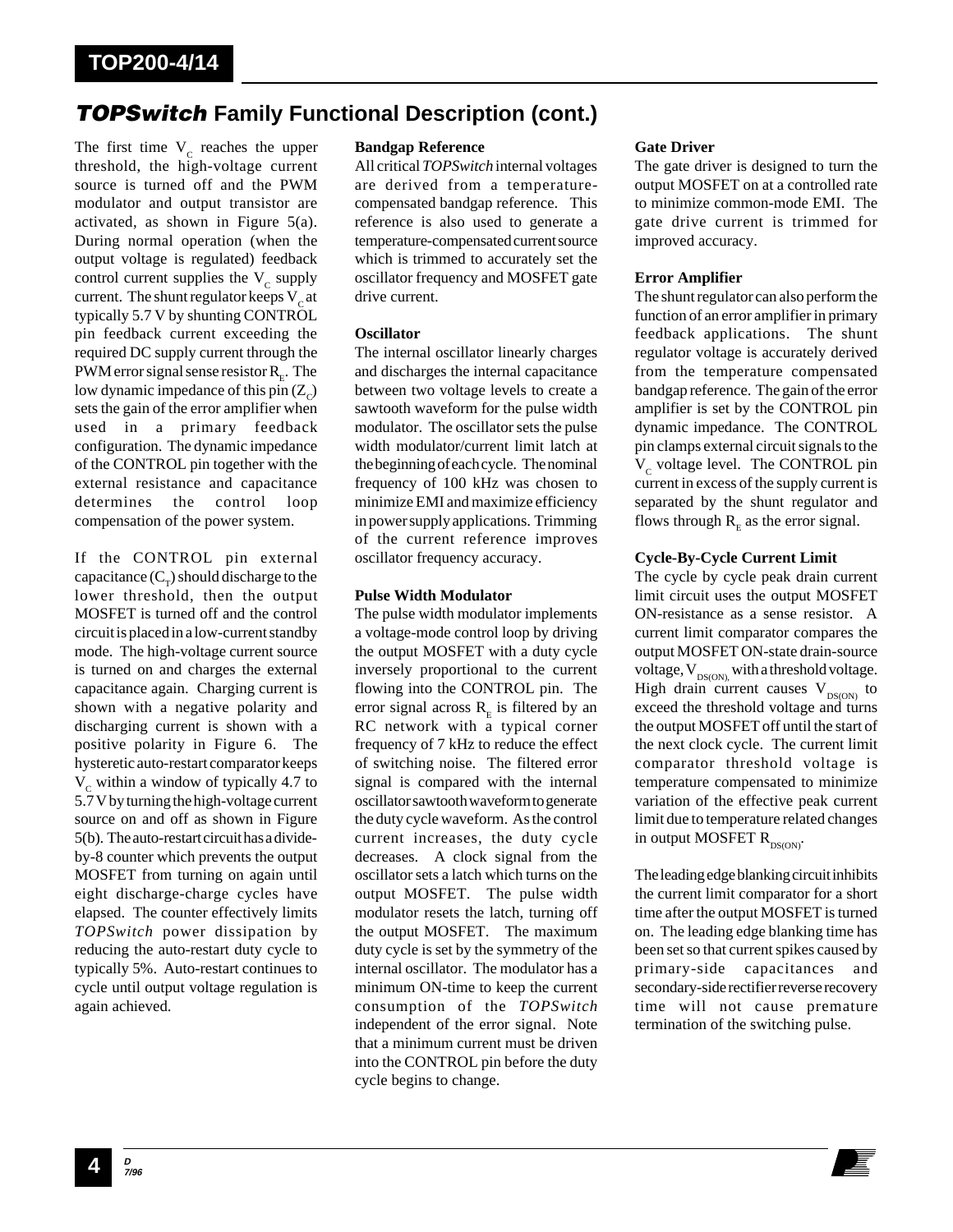

*Figure 6. Typical Waveforms for (1) Normal Operation, (2) Auto-restart, (3) Latching Shutdown, and (4) Power Down Reset.*

#### **Shutdown/Auto-restart**

To minimize *TOPSwitch* power dissipation, the shutdown/auto-restart circuit turns the power supply on and off at a duty cycle of typically 5% if an out of regulation condition persists. Loss of regulation interrupts the external current into the CONTROL pin.  $V_c$  regulation changes from shunt mode to the hysteretic auto-restart mode described above. When the fault condition is removed, the power supply output becomes regulated,  $V_c$  regulation returns to shunt mode, and normal operation of the power supply resumes.

#### **Latching Shutdown**

The output overvoltage protection latch is activated by a high-current pulse into the CONTROL pin. When set, the latch turns off the *TOPSwitch* output. Activating the power-up reset circuit by

removing and restoring input power, or momentarily pulling the CONTROL pin below the power-up reset threshold resets the latch and allows *TOPSwitch* to resume normal power supply operation.  $V_c$  is regulated in hysteretic mode when the power supply is latched off.

#### **Overtemperature Protection**

Temperature protection is provided by a precision analog circuit that turns the output MOSFET off when the junction temperature exceeds the thermal shutdown temperature (typically 145°C). Activating the power-up reset circuit by removing and restoring input power or momentarily pulling the CONTROL pin below the power-up reset threshold resets the latch and allows *TOPSwitch* to resume normal power supply operation.  $V_c$  is regulated in hysteretic mode when the power supply is latched off.

#### **High-voltage Bias Current Source**

This current source biases *TOPSwitch* from the DRAIN pin and charges the CONTROL pin external capacitance  $(C<sub>\tau</sub>)$  during start-up or hysteretic operation. Hysteretic operation occurs during auto-restart and latched shutdown. The current source is switched on and off with an effective duty cycle of approximately 35%. This duty cycle is determined by the ratio of CONTROL pin charge  $(I_c)$  and discharge currents  $(I_{CD1}$  and  $I_{CD2}$ ). This current source is turned off during normal operation when the output MOSFET is switching.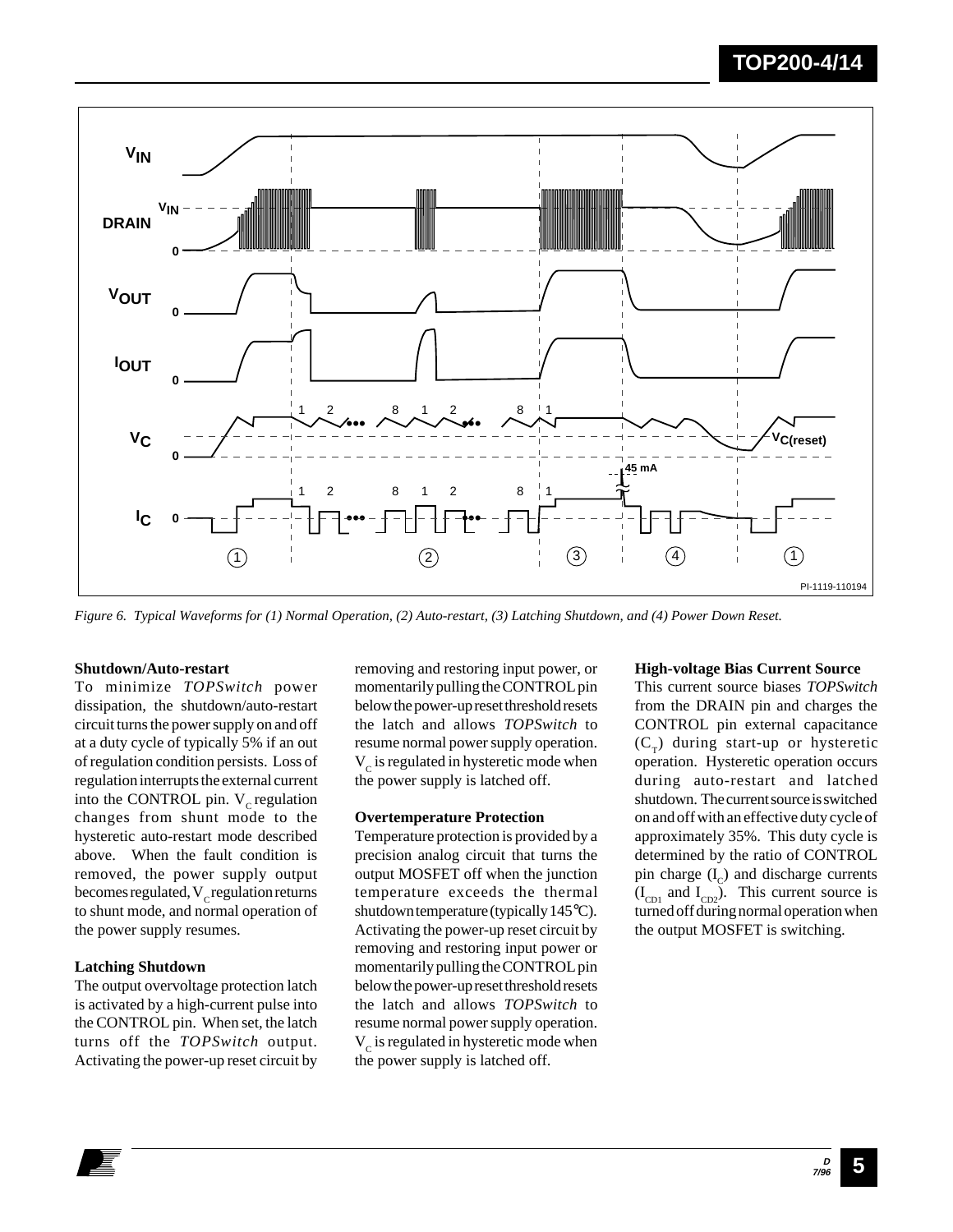### **General Circuit Operation**

#### **Primary Feedback Regulation**

The circuit shown in Figure 7 is a simple 5 V, 5 W bias supply using the TOP200. This universal input flyback power supply employs primary-side regulation from a transformer bias winding. This approach is best for low-cost applications requiring isolation and operation within a narrow range of load variation. Line and load regulation of ±5% or better can be achieved from 10% to 100% of rated load.

Voltage feedback is obtained from the transformer (T1) bias winding, which eliminates the need for optocoupler and secondary-referenced error amplifier. High-voltage DC is applied to the primary winding of T1. The other side of the transformer primary is driven by

the integrated high-voltage MOSFET transistor within the TOP200 (U1). The circuit operates at a switching frequency of 100 kHz, set by the internal oscillator of the TOP200. The clamp circuit implemented by VR1 and D1 limits the leading-edge voltage spike caused by transformer leakage inductance to a safe value. The 5 V power secondary winding is rectified and filtered by D2, C2, C3, and L1 to create the 5 V output voltage.

The output of the T1 bias winding is rectified and filtered by D3, R1, and C5. The voltage across C5 is regulated by U1, and is determined by the 5.7 V internal shunt regulator at the CONTROL pin of U1. When the rectified bias voltage on C5 begins to exceed the shunt regulator voltage,

current will flow into the control pin. Increasing control pin current decreases the duty cycle until a stable operating point is reached. The output voltage is proportional to the bias voltage by the turns ratio of the output to bias windings. C5 is used to bypass the CONTROL pin. C5 also provides loop compensation for the power supply by shunting AC currents around the CONTROL pin dynamic impedance, and also determines the auto-restart frequency during startup and auto-restart conditions. See DN-8 for more information regarding the use of the TOP200 in bias supplies.



*Figure 7. Schematic Diagram of a Minimum Parts Count 5 V, 5 W Bias Supply Utilizing the TOP200.*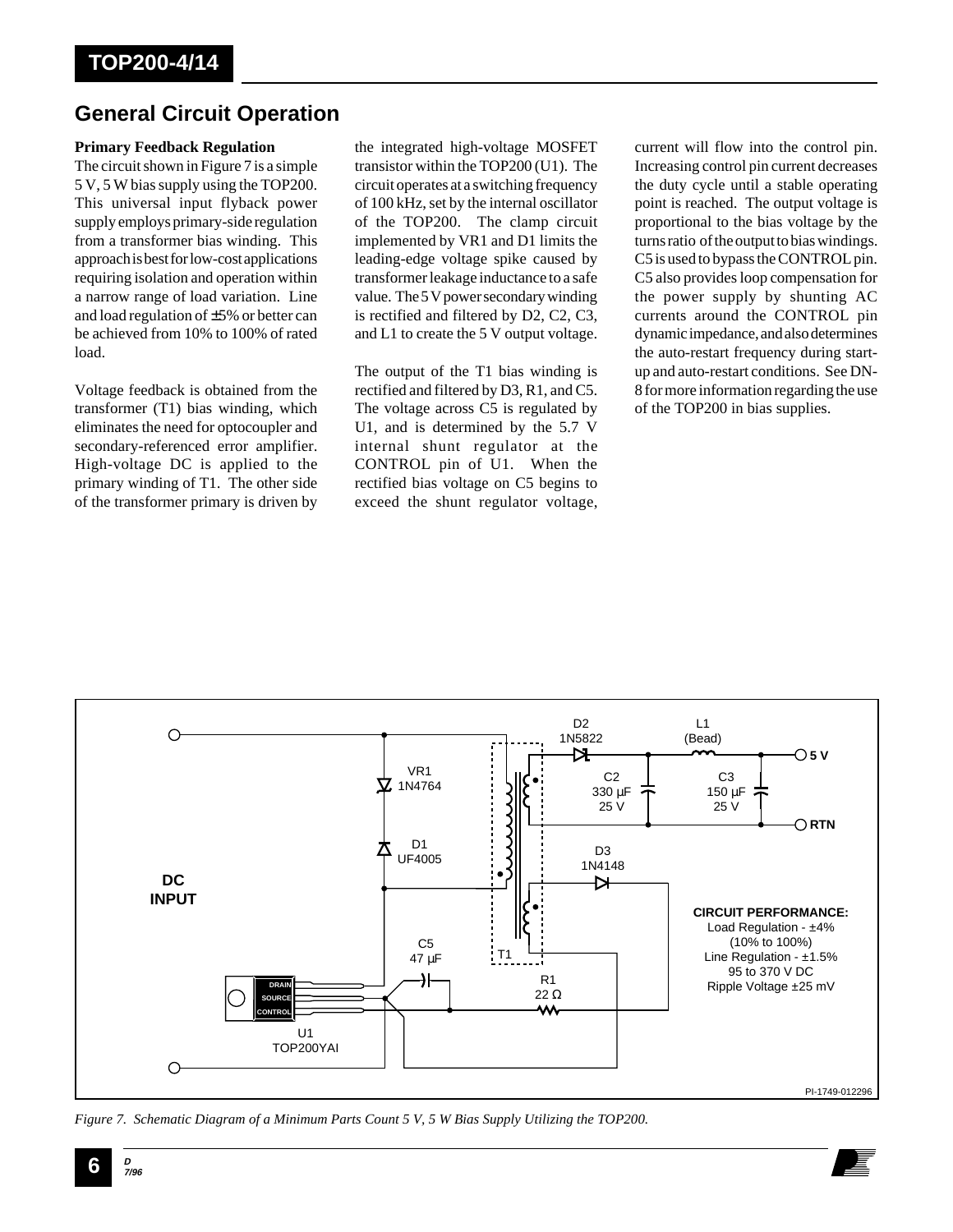

*Figure 8. Schematic Diagram of a 15 W Universal Input Power Supply Utilizing the TOP202 and Simple Optocoupler Feedback.*

#### **Simple Optocoupler Feedback**

The circuit shown in Figure 8 is a 7.5 V, 15 W secondary regulated flyback power supply using the TOP202 that will operate from 85 to 265 VAC input voltage. Improved output voltage accuracy and regulation over the circuit of Figure 7 is achieved by using an optocoupler and secondary referenced Zener diode. The general operation of the power stage of this circuit is the same as that described for Figure 7.

The input voltage is rectified and filtered by BR1 and C1. L2, C6 and C7 reduce conducted emission currents. The bias winding is rectified and filtered by D3 and C4 to create a typical 11 V bias voltage. Zener diode (VR2) voltage together with the forward voltage of the LED in the optocoupler U2 determine the output voltage. R1, the optocoupler

current transfer ratio, and the *TOPSwitch* control current to duty cycle transfer function set the DC control loop gain. C5 together with the control pin dynamic impedance and capacitor ESR establish a control loop pole-zero pair. C5 also determines the auto-restart frequency and filters internal gate drive switching currents. R2 and VR2 provide minimum current loading when output current is low. See DN-11 for more information regarding the use of the TOP202 in a low-cost, 15 W universal power supply.

#### **Accurate Optocoupler Feedback**

The circuit shown in Figure 9 is a highly accurate, 15 V, 30 W secondaryregulated flyback power supply that will operate from 85 to 265 VAC input voltage. A TL431 shunt regulator directly senses and accurately regulates the output voltage. The effective output voltage can be fine tuned by adjusting the resistor divider formed by R4 and R5. Other output voltages are possible by adjusting the transformer turns ratios as well as the divider ratio.

The general operation of the input and power stages of this circuit are the same as that described for Figures 7 and 8. R3 and C5 tailor frequency response. The TL431 (U2) regulates the output voltage by controlling optocoupler LED current (and *TOPSwitch* duty cycle) to maintain an average voltage of 2.5 V at the TL431 input pin. Divider R4 and R5 determine the actual output voltage. C9 rolls off the high frequency gain of the TL431 for stable operation. R1 limits optocoupler LED current and determines high frequency loop gain. For more information, refer to application note AN-14.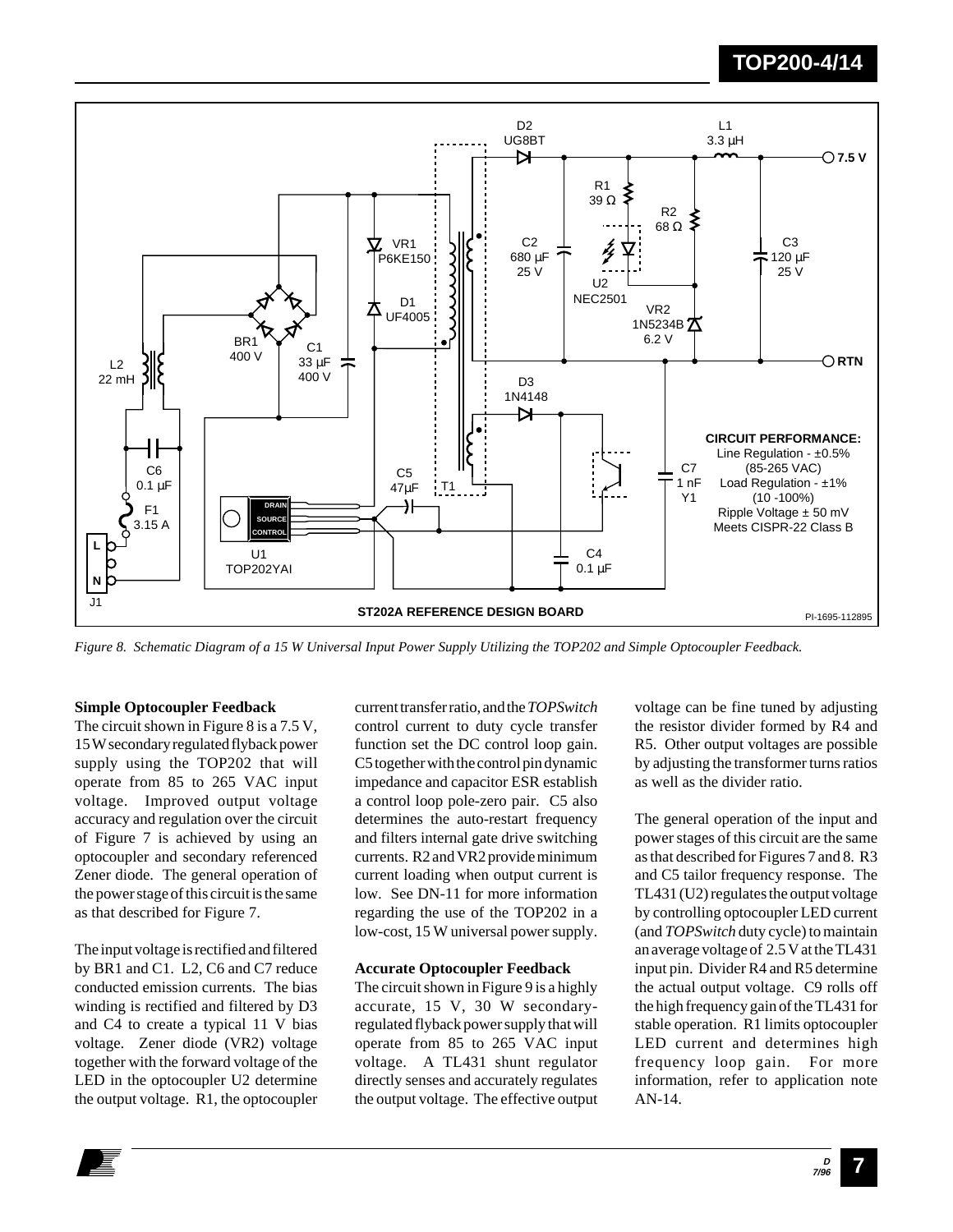

*Figure 9. Schematic Diagram of a 30 W Universal Input Power Supply Utilizing the TOP204 and Accurate Optocoupler Feedback.*



*Figure 10. Schematic Diagram of a 65 W 230 VAC Input Boost Power Factor Correction Circuit Utilizing the TOP202.*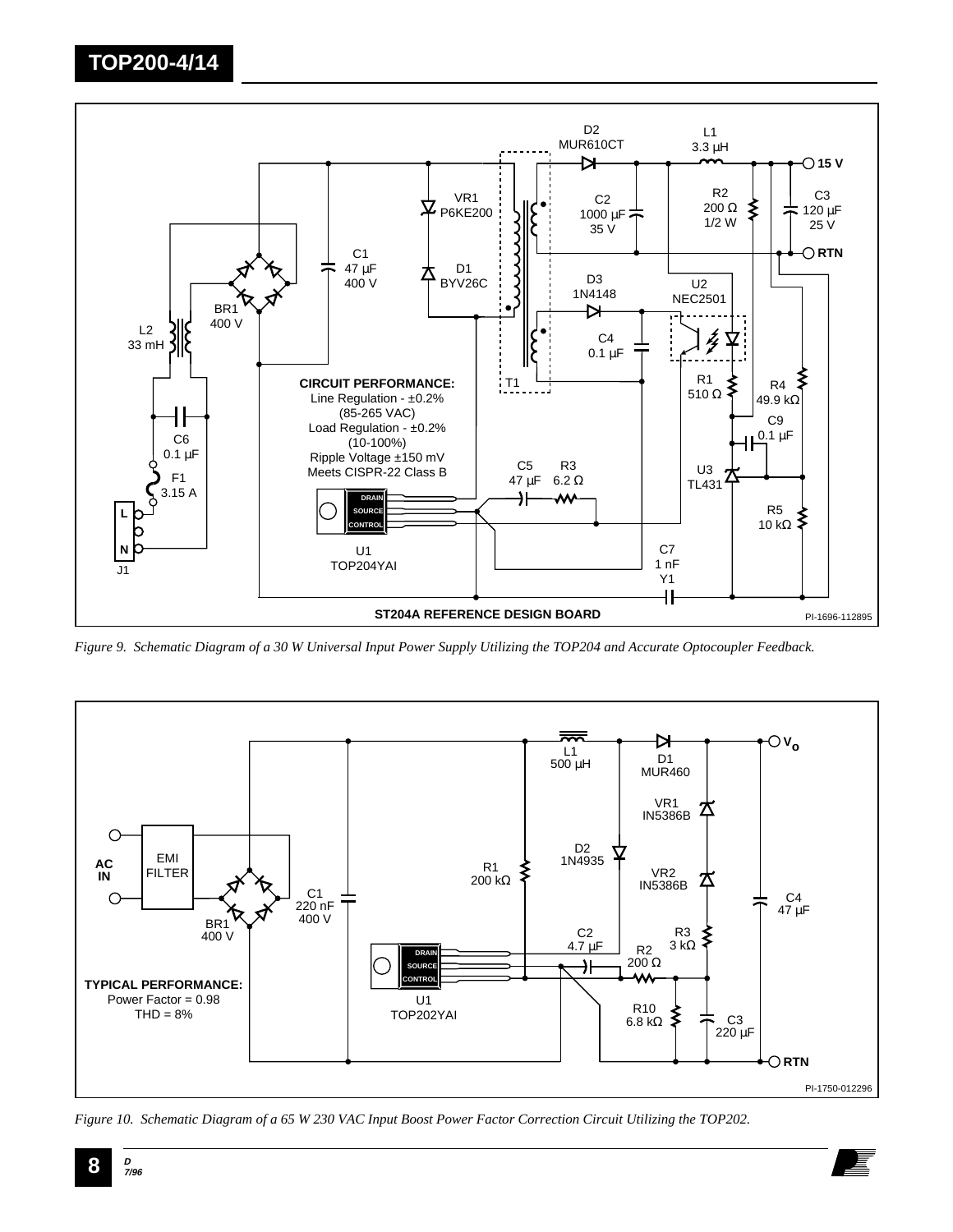### **General Circuit Operation (cont.)**

#### **Boost PFC Pre-regulator**

*TOPSwitch* can also be used as a fixed frequency, discontinuous mode boost pre-regulator to improve Power Factor and reduce Total Harmonic Distortion (THD) for applications such as power supplies and electronic ballasts. The circuit shown in Figure 10 operates from 230 VAC and delivers 65 W at 410 VDC with typical Power Factor over 0.98 and THD of 8%. Bridge Rectifier BR1 full wave rectifies the AC input voltage. L1, D1, C4, and *TOPSwitch* make up the boost power stage. D2 prevents reverse current through the *TOPSwitch* body diode due to ringing voltages generated

### **Key Application Issues**

Keep the SOURCE pin length very short. Use a Kelvin connection to the SOURCE pin for the CONTROL pin bypass capacitor. Use single point grounding techniques at the SOURCE pin as shown in Figure 11.

Minimize peak voltage and ringing on the DRAIN voltage at turn-off. Use a Zener or TVS Zener diode to clamp the DRAIN voltage.

Do not plug the *TOPSwitch* device into a "hot" IC socket during test. External CONTROL pin capacitance may deliver a surge current sufficient to trigger the shutdown latch which turns the *TOPSwitch* off.

by the boost inductance and parasitic capacitance. R1 generates a precompensation current proportional to the instantaneous rectified AC input voltage which directly varies the duty cycle. C2 filters high frequency switching currents while having no filtering effect on the line frequency precompensation current. R2 decouples the pre-compensation current from the large filter capacitor C3 to prevent an averaging effect which would increase total harmonic distortion. C1 filters high frequency noise currents which could cause errors in the precompensation current.

When power is first applied, C3 charges to typically 5.7 volts before *TOPSwitch* starts. C3 then provides *TOPSwitch* bias current until the output voltage becomes regulated. When the output voltage becomes regulated, series connected Zener diodes VR1 and VR2 begin to conduct, drive current into the *TOPSwitch* control pin, and directly control the duty cycle. C3 together with R3 perform low pass filtering on the feedback signal to prevent output line frequency ripple voltage from varying the duty cycle. For more information, refer to Design Note DN-7.

Under some conditions, externally provided bias or supply current driven into the CONTROL pin can hold the *TOPSwitch* in one of the 8 auto-restart cycles indefinitely and prevent starting. Shorting the CONTROL pin to the SOURCE pin will reset the *TOPSwitch*. To avoid this problem when doing bench evaluations, it is recommended that the  $V_c$  power supply be turned on before the DRAIN voltage is applied.

CONTROL pin currents during autorestart operation are much lower at low input voltages (< 20 V) which increases the auto-restart cycle period (see the  $I_c$ vs. Drain Voltage Characteristic curve). Short interruptions of AC power may cause *TOPSwitch* to enter the 8-count auto-restart cycle before starting again. This is because the input energy storage capacitors are not completely discharged and the CONTROL pin capacitance has not discharged below the pin internal power-up reset voltage.

In some cases, minimum loading may be necessary to keep a lightly loaded or unloaded output voltage within the desired range due to the minimum ONtime.

For additional applications information regarding the *TOPSwitch* family, refer to AN-14.



*Figure 11. Recommended TOPSwitch Layout.*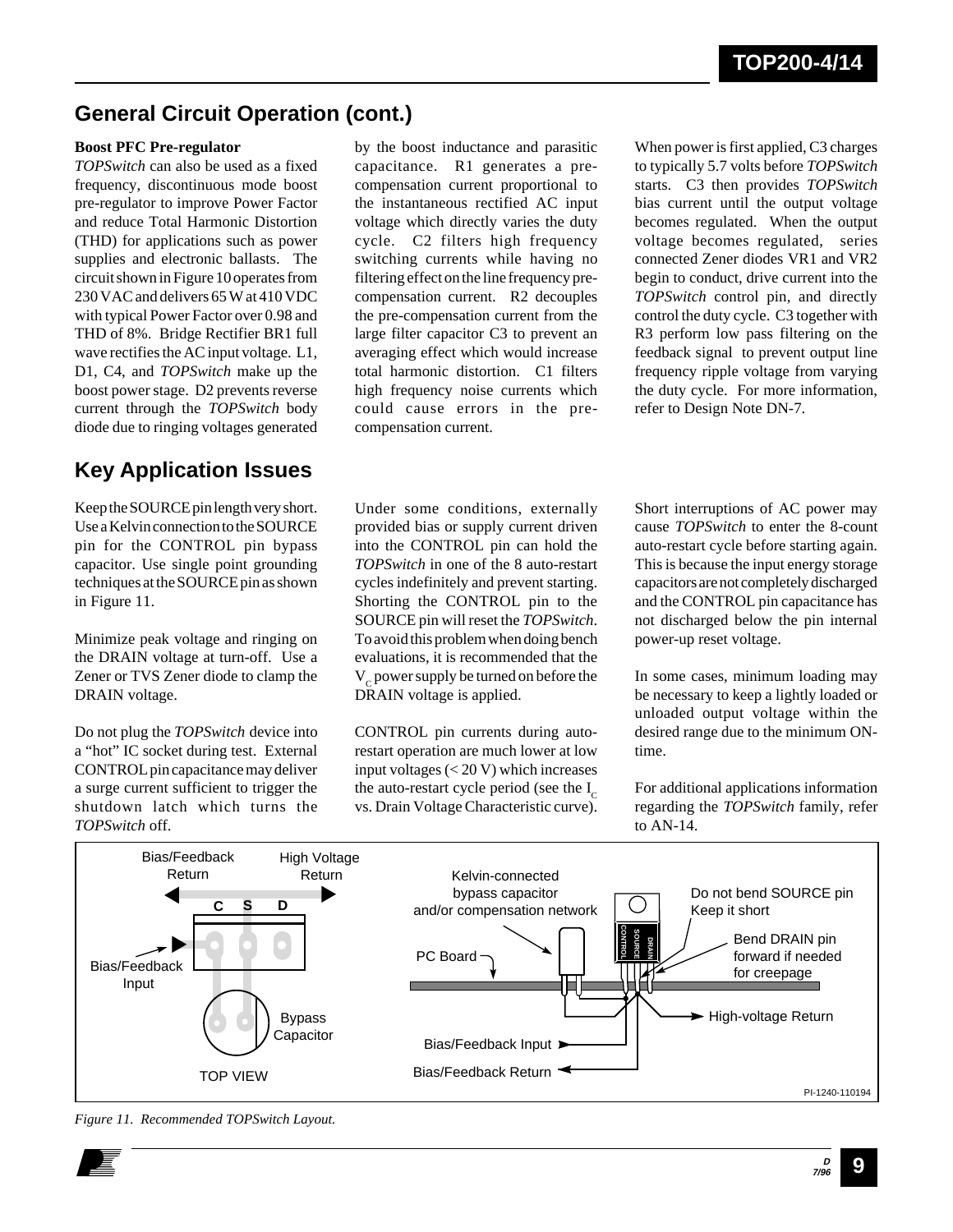### **ABSOLUTE MAXIMUM RATINGS(1)**

- Thermal Impedance (θJA) ...................................... 70°C/W Thermal Impedance (θJC) (4) .................................... 2 °C/W
- 1. Unless noted, all voltages referenced to SOURCE,  $T_A = 25$ °C.
- 2. Normally limited by internal circuitry.
- 3. 1/16" from case for 5 seconds.
- 4. Measured at tab closest to plastic interface.

| <b>Parameter</b>                                    | <b>Symbol</b>                | <b>Conditions</b><br>(Unless Otherwise Specified)<br>See Figure 14<br>SOURCE = $0 V$<br>$T_i = -40$ to 125°C |             |        | Min    | <b>Typ</b> | <b>Max</b> | <b>Units</b> |  |
|-----------------------------------------------------|------------------------------|--------------------------------------------------------------------------------------------------------------|-------------|--------|--------|------------|------------|--------------|--|
| <b>CONTROL FUNCTIONS</b>                            |                              |                                                                                                              |             |        |        |            |            |              |  |
| Output<br>Frequency                                 | $f_{\rm osc}$                | $I_c = 4$ mA, T <sub>i</sub> = 25 <sup>°</sup> C                                                             |             |        | 90     | 100        | 110        | kHz          |  |
| Maximum<br>Duty Cycle                               | $\mathsf{DC}_{\mathsf{MAX}}$ | $I_c = I_{c01} + 0.5$ mA, See Figure 12                                                                      |             |        | 64     | 67         | 70         | %            |  |
| Minimum                                             | $DC_{MIN}$                   | $I_c = 10$ mA,                                                                                               | TOP200/1/2  |        | 1.0    | 1.8        | 3.0        | %            |  |
| Duty Cycle                                          |                              | See Figure 12<br>TOP203/4/14                                                                                 |             |        | 1.0    | 2.0        | 3.5        |              |  |
| <b>PWM</b><br>Gain                                  |                              | $I_c = 4$ mA, $T_i = 25^{\circ}C$<br>See Figure 4                                                            |             |        | $-11$  | $-16$      | $-21$      | $%$ /mA      |  |
| <b>PWM Gain</b><br><b>Temperature Drift</b>         |                              | See Note 1                                                                                                   |             |        |        | $-0.05$    |            | %/mA/°C      |  |
| External<br><b>Bias Current</b>                     | $I_{B}$                      | See Figure 4                                                                                                 |             | 1.5    | 2.5    | 4          | mA         |              |  |
| Dynamic<br>Impedance                                | $Z_c$                        | $I_c = 4$ mA, $T_i = 25^{\circ}C$<br>See Figure 13                                                           |             |        | 10     | 15         | 22         | Ω            |  |
| Dynamic Impedance<br><b>Temperature Drift</b>       |                              |                                                                                                              |             |        | 0.18   |            | $%$ $C$    |              |  |
| <b>SHUTDOWN/AUTO-RESTART</b>                        |                              |                                                                                                              |             |        |        |            |            |              |  |
| <b>CONTROL Pin</b>                                  | $I_c$                        | $T_i = 25^{\circ}C$                                                                                          | $V_c = 0 V$ | $-2.4$ | $-1.9$ | $-1.2$     | mA         |              |  |
| <b>Charging Current</b>                             |                              |                                                                                                              | $V_c = 5 V$ | $-2$   | $-1.5$ | $-0.8$     |            |              |  |
| <b>Charging Current</b><br><b>Temperature Drift</b> |                              | See Note 1                                                                                                   |             |        | 0.4    |            | %/°C       |              |  |
| Auto-restart<br><b>Threshold Voltage</b>            | $V_{C(AR)}$                  | S1 open                                                                                                      |             |        | 5.7    |            | V          |              |  |

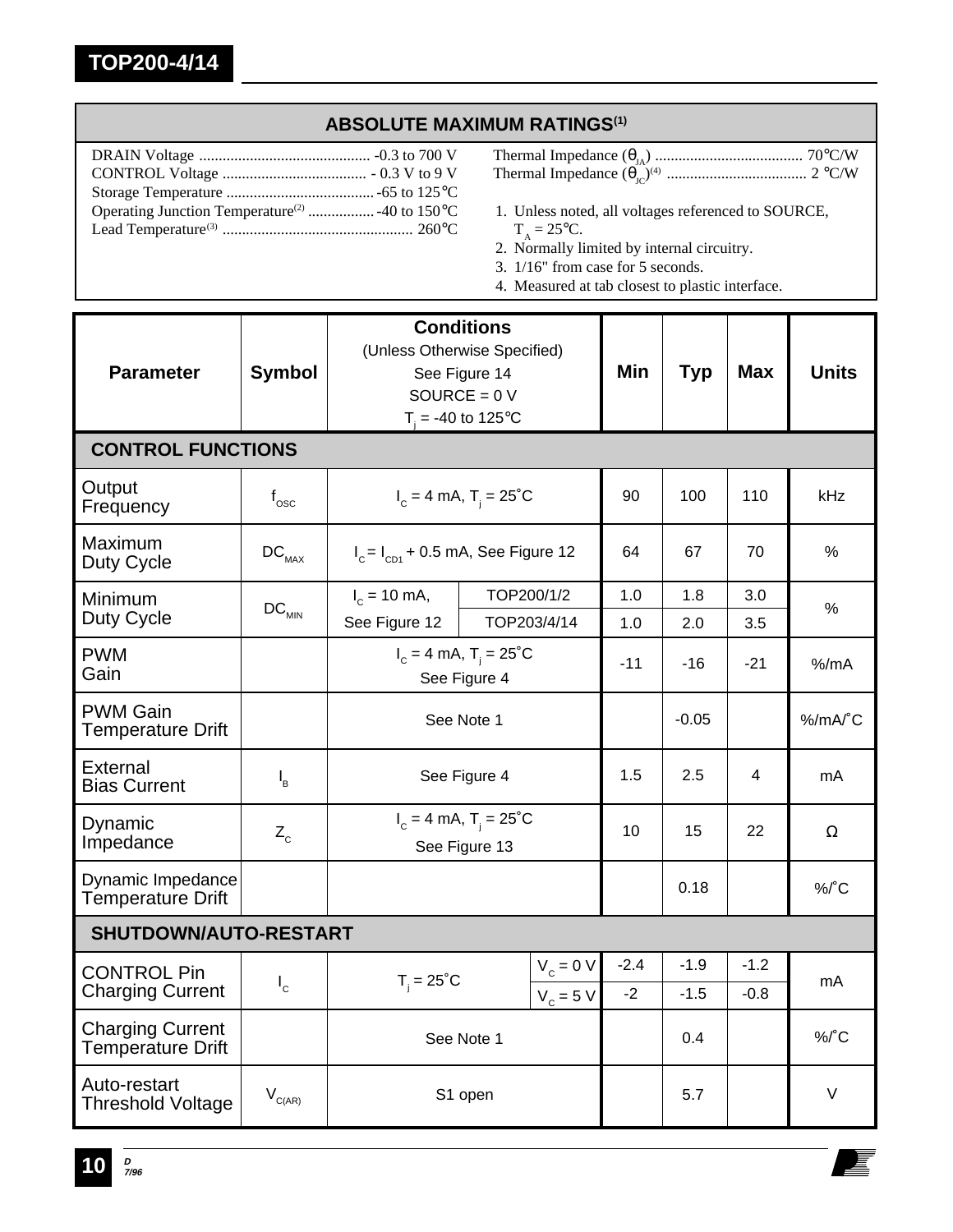| <b>Parameter</b>                                  | <b>Symbol</b>                             | <b>Conditions</b><br>(Unless Otherwise Specified)<br>See Figure 14<br>SOURCE = $0V$<br>$T = -40$ to 125°C | <b>Min</b> | Typ | <b>Max</b> | <b>Units</b>    |  |  |  |
|---------------------------------------------------|-------------------------------------------|-----------------------------------------------------------------------------------------------------------|------------|-----|------------|-----------------|--|--|--|
| <b>SHUTDOWN/AUTO-RESTART (cont.)</b>              |                                           |                                                                                                           |            |     |            |                 |  |  |  |
| <b>UV Lockout</b><br><b>Threshold Voltage</b>     |                                           | S1 open                                                                                                   |            | 4.7 |            | $\vee$          |  |  |  |
| Auto-restart<br><b>Hysteresis Voltage</b>         |                                           | S1 open                                                                                                   |            | 1.0 |            | V               |  |  |  |
| Auto-restart<br>Duty Cycle                        |                                           | S1 open                                                                                                   |            | 5   | 8          | $\%$            |  |  |  |
| Auto-restart<br>Frequency                         |                                           | S1 open                                                                                                   |            | 1.2 |            | Hz              |  |  |  |
| <b>CIRCUIT PROTECTION</b>                         |                                           |                                                                                                           |            |     |            |                 |  |  |  |
| Self-protection<br><b>Current Limit</b>           | I <sub>LIMIT</sub>                        | <b>TOP200</b><br>di/dt = 80 mA/ $\mu$ s, T <sub>i</sub> = 25 <sup>°</sup> C                               | 0.415      |     |            |                 |  |  |  |
|                                                   |                                           | <b>TOP201</b><br>di/dt = 170 mA/ $\mu$ s, T <sub>i</sub> = 25 <sup>°</sup> C                              | 0.830      |     | 1.17       | A               |  |  |  |
|                                                   |                                           | <b>TOP202</b><br>di/dt = 250 mA/ $\mu$ s, T <sub>i</sub> = 25 <sup>°</sup> C                              | 1.25       |     | 1.75       |                 |  |  |  |
|                                                   |                                           | <b>TOP203</b><br>di/dt = 330 mA/ $\mu$ s, T <sub>i</sub> = 25 <sup>°</sup> C                              | 1.50       |     | 2.10       |                 |  |  |  |
|                                                   |                                           | <b>TOP214</b><br>di/dt = 420 mA/ $\mu$ s, T <sub>i</sub> = 25 <sup>°</sup> C                              | 1.88       |     | 2.63       |                 |  |  |  |
|                                                   |                                           | <b>TOP204</b><br>di/dt = 500 mA/ $\mu$ s, T <sub>i</sub> = 25 <sup>°</sup> C                              | 2.25       |     | 3.15       |                 |  |  |  |
| Leading Edge<br><b>Blanking Time</b>              | $t_{LEB}$                                 | $I_c = 4$ mA                                                                                              |            | 150 |            | ns              |  |  |  |
| <b>Current Limit</b><br>Delay                     | $t_{\text{\tiny{ILD}}}$                   | $I_c = 4 mA$                                                                                              |            | 100 |            | ns              |  |  |  |
| <b>Thermal Shutdown</b><br>Temperature            |                                           | $I_c = 4 mA$                                                                                              | 125        | 145 |            | $\rm ^{\circ}C$ |  |  |  |
| <b>Latched Shutdown</b><br><b>Trigger Current</b> | $I_{SD}$                                  | See Figure 13                                                                                             | 25         | 45  | 75         | mA              |  |  |  |
| Power-up Reset<br><b>Threshold Voltage</b>        | $\mathsf{V}_{\mathsf{C}(\mathsf{RESET})}$ | S2 open                                                                                                   | 2.0        | 3.3 | 4.2        | V               |  |  |  |

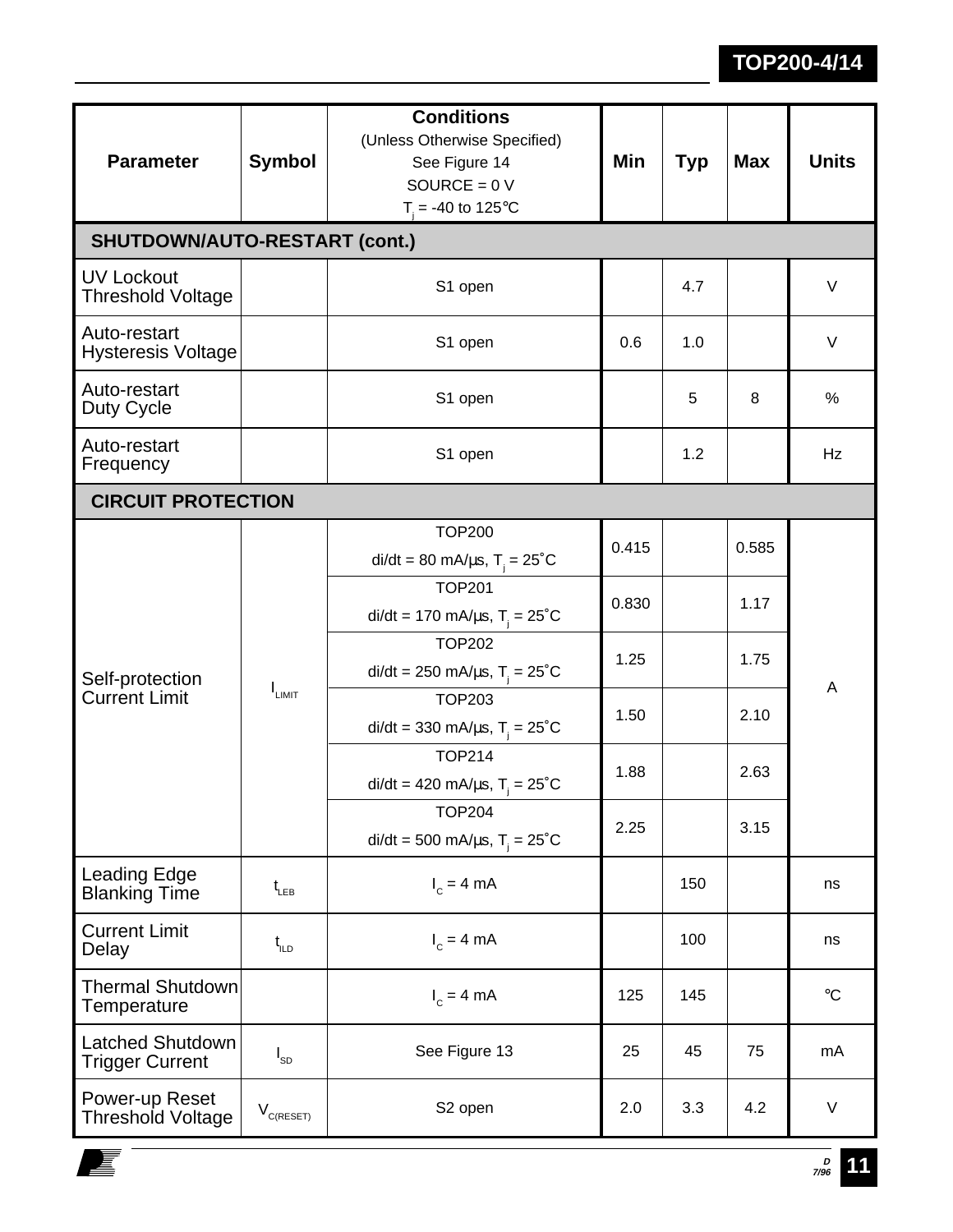| <b>Parameter</b>                                   | <b>Symbol</b>              | <b>Conditions</b><br>(Unless Otherwise Specified)<br>See Figure 14<br>SOURCE = $0 V$ | Min                          | <b>Typ</b> | <b>Max</b> | <b>Units</b> |          |  |
|----------------------------------------------------|----------------------------|--------------------------------------------------------------------------------------|------------------------------|------------|------------|--------------|----------|--|
| <b>OUTPUT</b>                                      |                            | $T_i = -40$ to 125°C                                                                 |                              |            |            |              |          |  |
|                                                    |                            | <b>TOP200</b>                                                                        | $T_i = 25^{\circ}C$          |            | 15.6       | 18.0         |          |  |
|                                                    |                            | $I_p = 50$ mA                                                                        | $T_i = 100^{\circ}C$         |            | 25.7       | 29.7         | $\Omega$ |  |
|                                                    |                            | <b>TOP201</b>                                                                        | $T_{\text{I}} = 25^{\circ}C$ |            | 7.8        | 9.0          |          |  |
|                                                    |                            | $I_p = 100 \text{ mA}$                                                               | $T_i = 100^{\circ}C$         |            | 12.9       | 14.9         |          |  |
|                                                    |                            | <b>TOP202</b>                                                                        | $T_{\text{I}} = 25^{\circ}C$ |            | 5.2        | 6.0          |          |  |
| <b>ON-State</b>                                    |                            | $I_p = 150 \text{ mA}$                                                               | $T_i = 100^{\circ}C$         |            | 8.6        | 9.9          |          |  |
| Resistance                                         | $R_{DS(ON)}$               | <b>TOP203</b>                                                                        | $T_{\text{I}} = 25^{\circ}C$ |            | 3.9        | 4.5          |          |  |
|                                                    |                            | $I_p = 200 \text{ mA}$                                                               | $T_{\rm i} = 100^{\circ}$ C  |            | 6.4        | 7.5          |          |  |
|                                                    |                            | <b>TOP214</b>                                                                        | $T = 25^{\circ}C$            |            | 3.1        | 3.6          |          |  |
|                                                    |                            | $I_n = 250$ mA                                                                       | $T_i = 100^{\circ}C$         |            | 5.2        | 6.0          |          |  |
|                                                    |                            | <b>TOP204</b>                                                                        | $T_{\text{I}} = 25^{\circ}C$ |            | 2.6        | 3.0          |          |  |
|                                                    |                            | $I_p = 300 \text{ mA}$                                                               | $T_{1} = 100^{\circ}C$       |            | 4.3        | 5.0          |          |  |
| <b>OFF-State</b>                                   | $I_{DSS}$                  | Device in Latched Shutdown                                                           |                              |            | 500        | μA           |          |  |
| Current                                            |                            | $I_c = 4$ mA, $V_{DS} = 560$ V, $T_A = 125$ °C                                       |                              |            |            |              |          |  |
| <b>Breakdown</b>                                   | $\mathsf{BV}_\mathsf{DSS}$ | Device in Latched Shutdown                                                           |                              | 700        |            |              | V        |  |
| Voltage                                            |                            | $I_c = 4$ mA, $I_p = 500 \mu A$ , $T_A = 25^{\circ}C$                                |                              |            |            |              |          |  |
| <b>Rise</b><br>Time                                | $t_{\rm r}$                | <b>Measured With</b>                                                                 |                              |            | 100        |              | ns       |  |
|                                                    |                            | Figure 8 Schematic                                                                   |                              |            |            |              |          |  |
| Fall<br>Time                                       | $t_{f}$                    | <b>Measured With</b>                                                                 |                              |            | 50         |              | ns       |  |
|                                                    |                            | Figure 8 Schematic                                                                   |                              |            |            |              |          |  |
| <b>SUPPLY</b>                                      |                            |                                                                                      |                              |            |            |              |          |  |
| <b>DRAIN Supply</b><br>Voltage                     |                            | See Note 2                                                                           |                              | 36         |            |              | V        |  |
| <b>Shunt Regulator</b><br>Voltage                  | $V_{C(SHUNT)}$             | $I_c = 4 mA$                                                                         | 5.5                          | 5.8        | 6.1        | V            |          |  |
| <b>Shunt Regulator</b><br><b>Temperature Drift</b> |                            |                                                                                      |                              |            | ±50        |              | ppm/°C   |  |
|                                                    | $I_{CD1}$                  | Output                                                                               | TOP200/1/2                   | 0.6        | 1.2        | 1.6          |          |  |
| <b>CONTROL Supply/</b>                             |                            | MOSFET enabled<br>TOP203/4/14                                                        |                              | 0.7        | 1.4        | 1.8          | mA       |  |
| Discharge Current                                  | $I_{CD2}$                  | Output MOSFET Disabled                                                               | 0.5                          | 0.8        | 1.1        |              |          |  |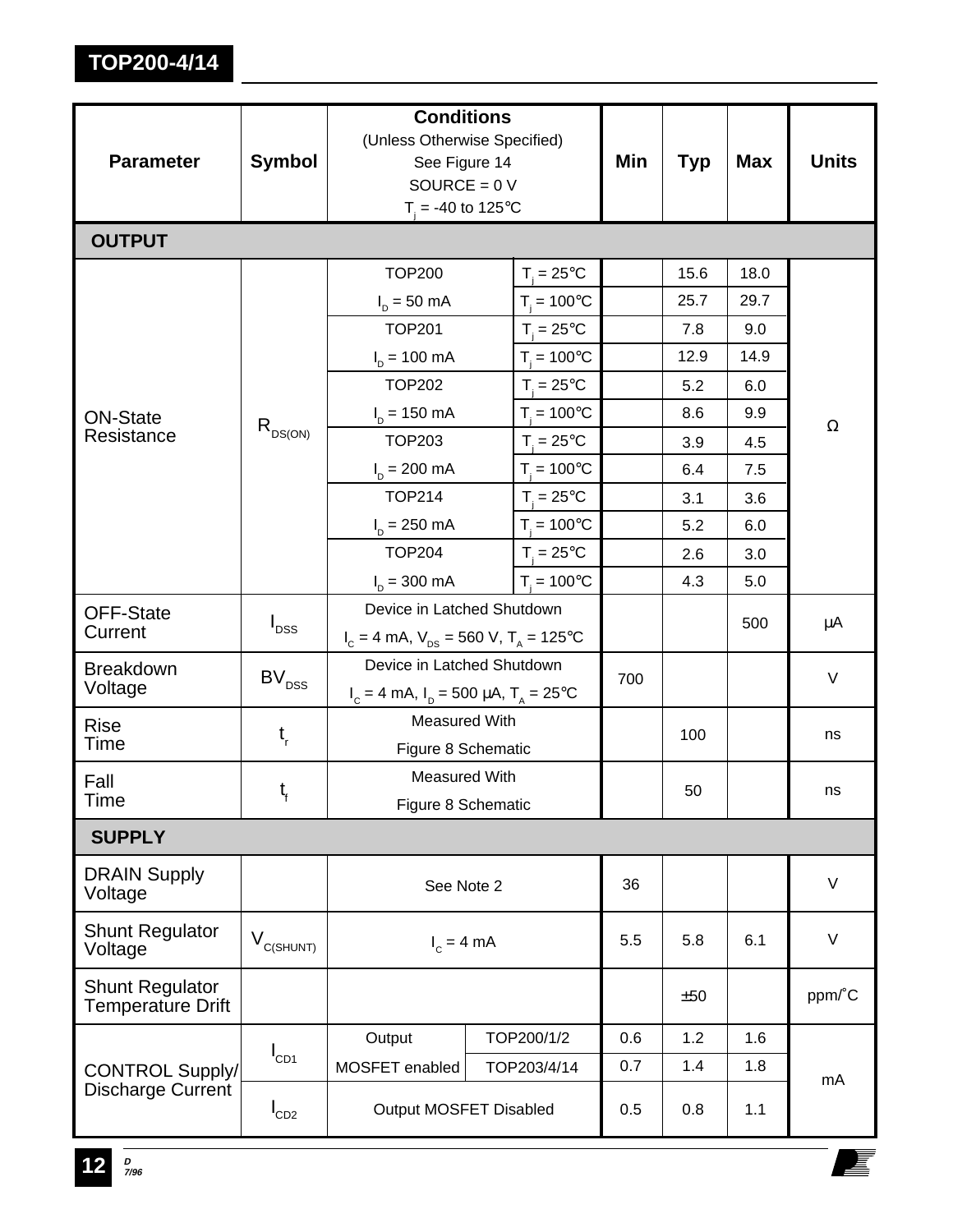#### **NOTES:**

- 1. For specifications with negative values, a negative temperature coefficient corresponds to an increase in magnitude with increasing temperature, and a positive temperature coefficient corresponds to a decrease in magnitude with increasing temperature.
- 2. It is possible to start up and operate TOPSwitch at DRAIN voltages well below 36 V. However, the CONTROL pin charging current is reduced, which affects start-up time and auto-restart frequency and duty cycle. Refer to the characteristic graph on CONTROL pin charge current  $(I<sub>c</sub>)$  vs. DRAIN voltage for low voltage operation characteristics.



### **TYPICAL CONTROL PIN I-V CHARACTERISTIC**



*Figure 12. TOPSwitch Duty Cycle Measurement. Figure 13. TOPSwitch CONTROL Pin I-V Characteristic.*



*Figure 14. TOPSwitch General Test Circuit.*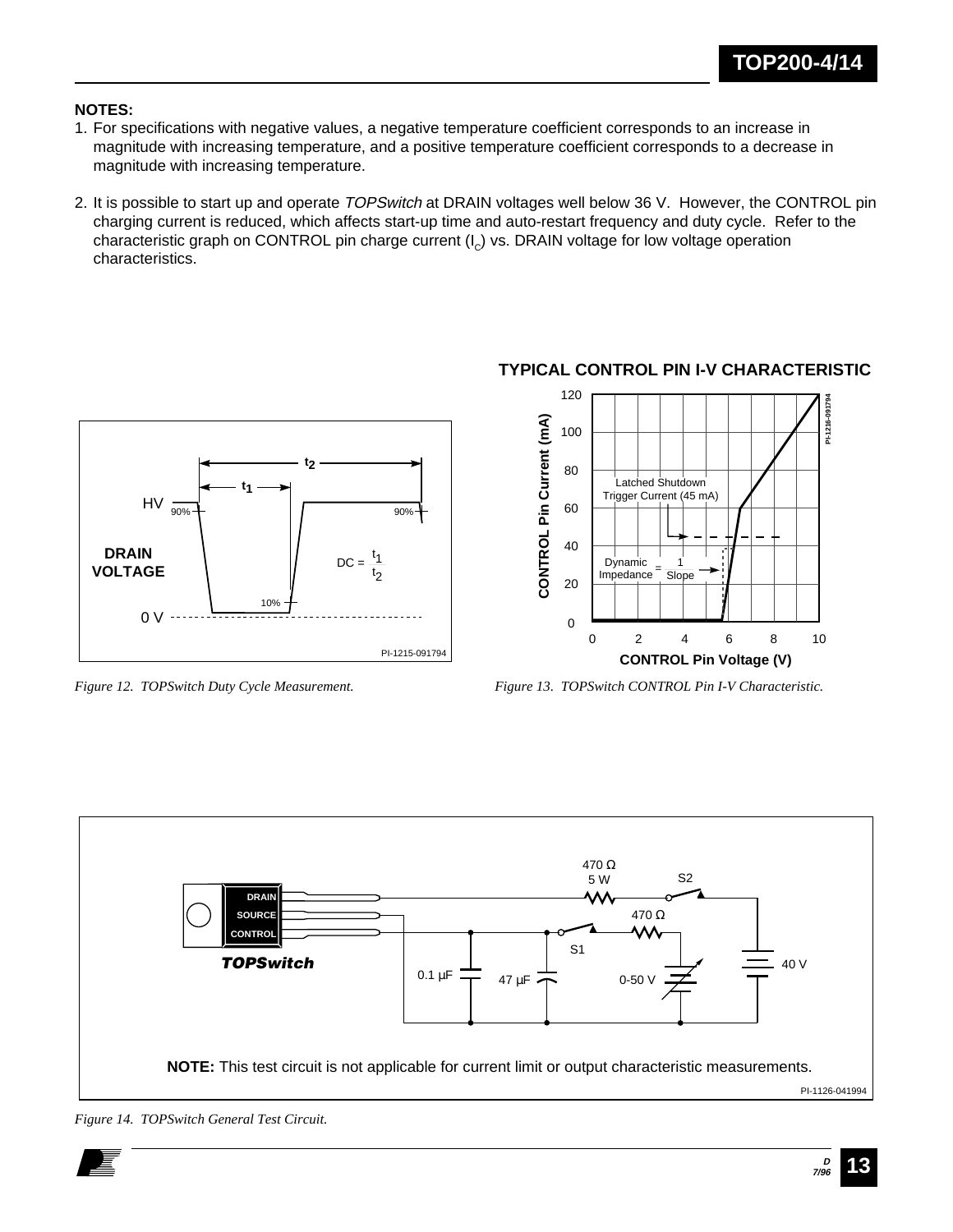#### **BENCH TEST PRECAUTIONS FOR EVALUATION OF ELECTRICAL CHARACTERISTICS**

The following precautions should be followed when testing *TOPSwitch* by itself outside of a power supply. The schematic shown in Figure 14 is suggested for laboratory testing of *TOPSwitch*.

When the DRAIN supply is turned on, the part will be in the auto-restart mode.

The control pin voltage will be oscillating at a low frequency from 4.7 to 5.7 V and the DRAIN is turned on every eighth cycle of the CONTROL pin oscillation. If the CONTROL pin power supply is turned on while in this auto-restart mode, there is only a 12.5% chance that the control pin oscillation will be in the correct state (DRAIN active state) so

that the continuous DRAIN voltage waveform may be observed. It is recommended that the  $V_c$  power supply be turned on first and the DRAIN power supply second if continuous drain voltage waveforms are to be observed. The 12.5% chance of being in the correct state is due to the 8:1 counter.

### **Typical Performance Characteristics**



**CURRENT LIMIT vs. TEMPERATURE**



**FREQUENCY vs. TEMPERATURE**



**Drain Voltage (V)**

**<sup>D</sup> 14 7/96**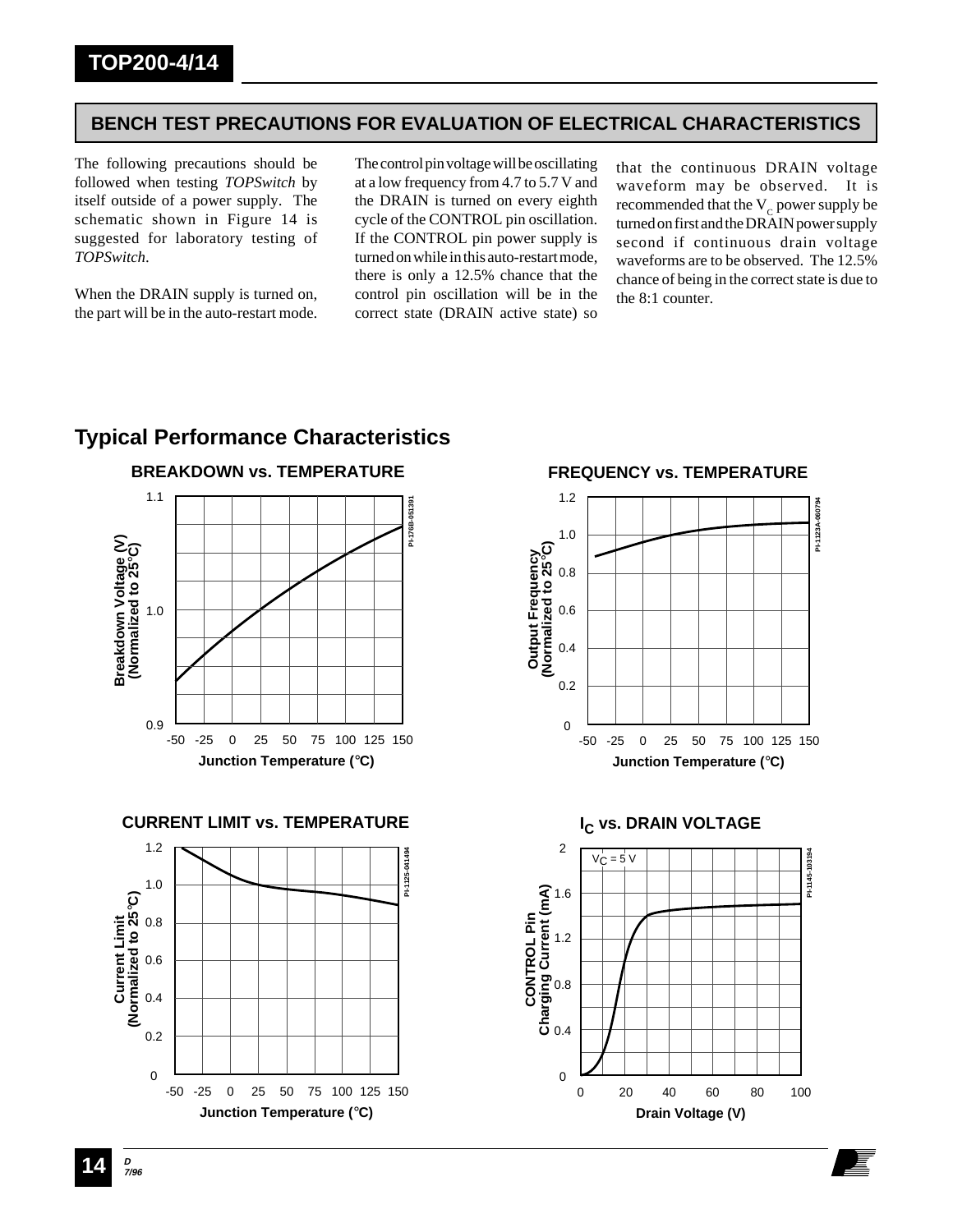

E





#### **DRAIN CAPACITANCE POWER**